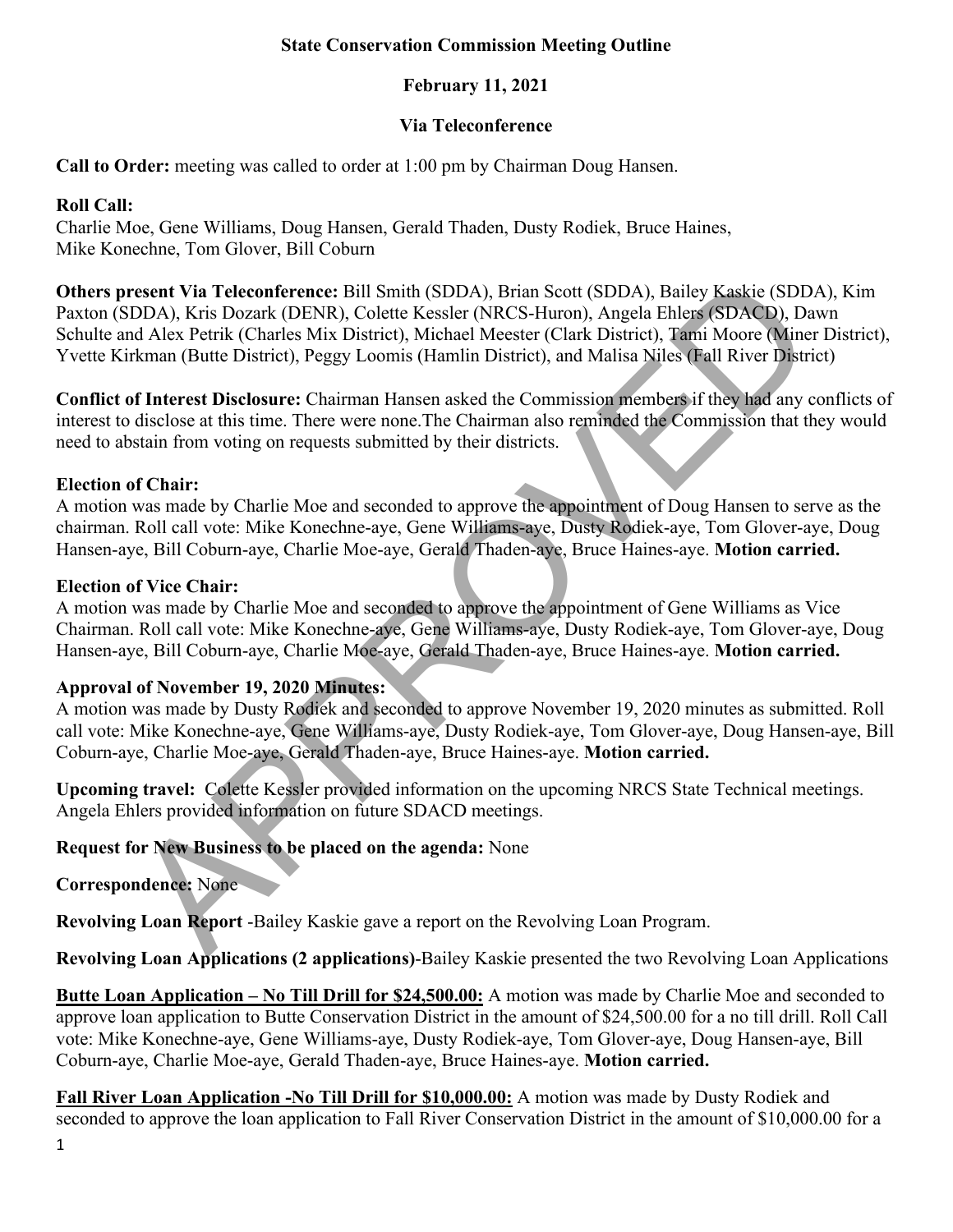no till drill. Roll call vote: Mike Konechne-aye, Gene Williams-aye, Dusty Rodiek-aye, Tom Glover-aye, Doug Hansen-aye, Bill Coburn-aye, Charlie Moe-aye, Gerald Thaden-aye, Bruce Haines-aye. **Motion carried.**

**Grant Program/Updates/Changes/Amendments/Reports** Brian Scott lead the discussion on grant amendment requests.

#### **One-year extension request for Day County Conservation Grant # 2020-CSW-011 NE Glacial Lake Critical Area Planting:**

A motion was made by Charlie Moe and seconded to approve the extension. Roll call vote: Mike Konechneaye, Gene Williams-aye, Dusty Rodiek-aye, Tom Glover-aye, Doug Hansen-abstain, Bill Coburn-aye, Charlie Moe-aye, Gerald Thaden-aye, Bruce Haines-aye. **Motion carried.**

#### **One-year extension request for Edmunds County Conservation Grant # 2019-CSW-042 Conservation**

**Practices:** A motion was made by Gerald Thaden and seconded to approve the extension. Roll call vote: Mike Konechne-aye, Gene Williams-aye, Dusty Rodiek-aye, Tom Glover-aye, Doug Hansen- aye, Bill Coburnaye, Charlie Moe-aye, Gerald Thaden-aye, Bruce Haines-aye. **Motion carried.** 

#### **2021 Docket**

A motion was made by Bruce Haines and seconded to leave the Shelterbelt Renovation & Cost Share Percentages as is. Roll call vote: Mike Konechne-aye, Gene Williams-aye, Dusty Rodiek-aye, Tom Glover-aye, Doug Hansen-aye, Bill Coburn-aye, Charlie Moe-aye, Gerald Thaden-aye, Bruce Haines-aye. **Motion carried.** 

A motion was made by Bruce Haines and seconded to accept the amendments as requested for cost share docket Practices Costs: Trees & planting to L.f. \$.37, Fabric weed barrier & install L.f. \$.64. Roll call vote: Mike Konechne-aye, Gene Williams-aye, Dusty Rodiek-aye, Tom Glover-aye, Doug Hansenaye, Bill Coburn-aye, Charlie Moe-aye, Gerald Thaden-aye, Bruce Haines-aye. **Motion carried.** 

**Spring Grant Round Date:** April 6, 2021 is the proposed date

### **Coordinated Plan for Natural Resources Conservation update:**

**Extension request for Edmunds County Conservation Grant # 2019-CSW-042 Conservation (** $\frac{1}{2}$  **A) motion was made by Grand Thaden and seconded to approve the extension. Relicted volume-<br>cechne-aye, Gran Williams-aye, Dust** Bill Smith provided an update. The public comment period on the plan closes on February 22. Bill Coburn motioned and seconded to amend the draft Coordinated Plan to include the SDACD forestry policy statement provided by Angela Ehlers. Roll call vote: Mike Konechne-abstained, Gene Williams-aye, Dusty Rodiek-aye, Tom Gloveraye, Doug Hansen-aye, Bill Coburn-aye, Charlie Moe-aye, Gerald Thaden-aye, Bruce Haines-aye. **Motion carried.**

Motion by Charlie Moe and second to conditionally approve the Coordinated Plan. Mike Konechne-aye, Gene Williams-aye, Dusty Rodiek-aye, Tom Glover-aye, Doug Hansen-aye, Bill Coburnaye, Charlie Moe-aye, Gerald Thaden-aye, Bruce Haines-aye. **Motion carried**

# **Division Report:**

Bill Smith gave the Division report.

# **Commission Member:**

Commission provided reports.

### **Advisory Board Member Reports:**

Reports were given by Angela Ehlers with SDACD, Kris Dozark with DENR, and Tami Moore with the SDACDE, Colette Kessler (NRCS-Huron),

### **Open Forum and Public Comment: None**